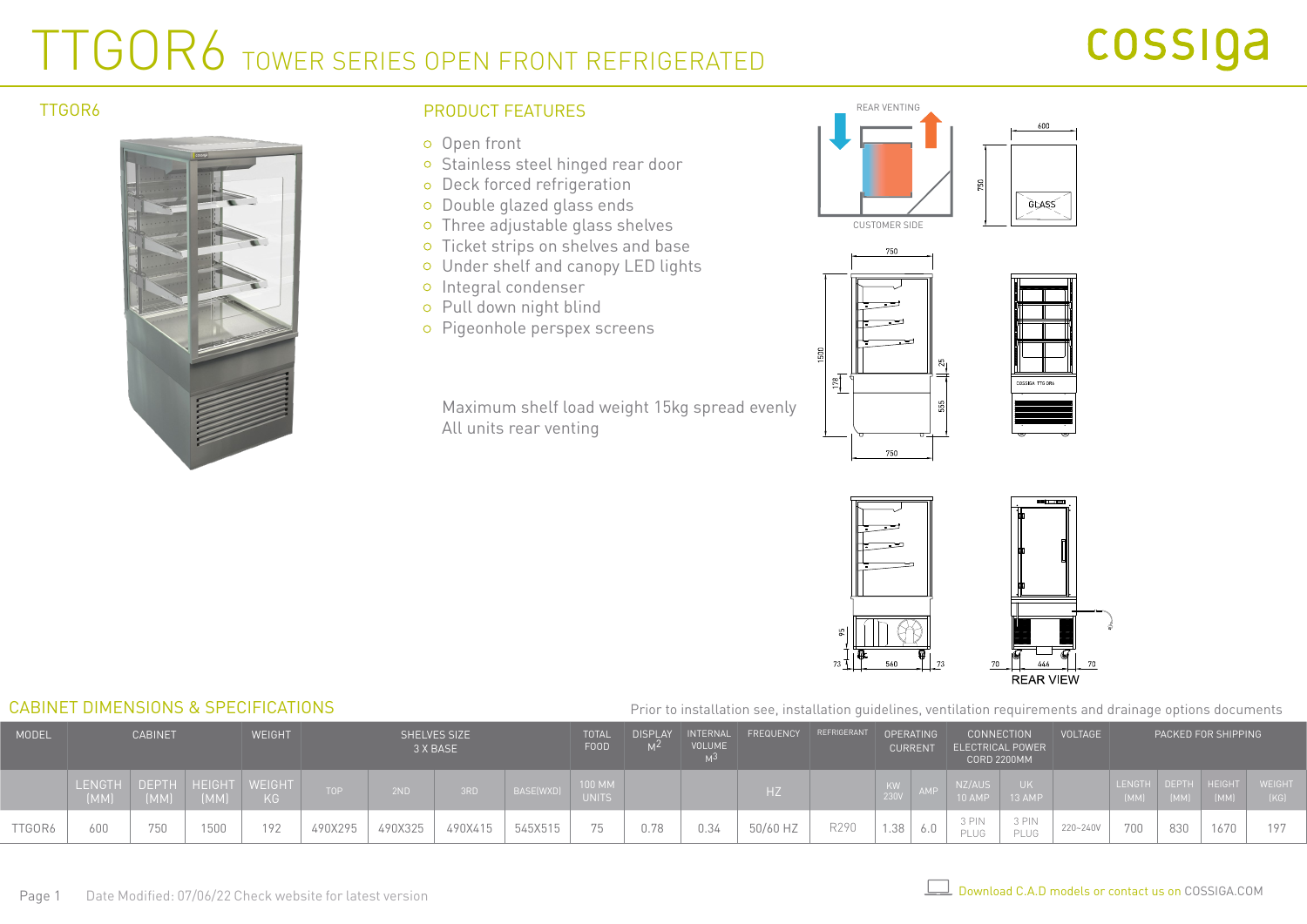# TTGOR9 TOWER SERIES OPEN FRONT REFRIGERATED

# cossiga



## PRODUCT FEATURES REAR VENTING TTGOR9

- o Open front
- o Stainless steel hinged rear doors
- o Deck forced refrigeration
- o Double glazed glass ends
- Three adjustable glass shelves
- o Ticket strips on shelves and base
- Under shelf and canopy LED lights
- o Integral condenser
- Pull down night blind
- Pigeonhole perspex screens

Maximum shelf load weight 15kg spread evenly All units rear venting









#### Prior to installation see, installation guidelines, ventilation requirements and drainage options documents

| <b>MODEL</b> | <b>CABINET</b>                     |      | <b>WEIGHT</b> |     | <b>SHELVES SIZE</b><br>3 X BASE |         |         | <b>TOTAL</b><br>FOOD | DISPLAY<br>M <sup>2</sup>     | VOLUME | INTERNAL FREQUENCY REFRIGERANT | OPERATING<br><b>CURRENT</b> |      |      | ELECTRICAL POWER | <b>CONNECTION</b><br><b>CORD 2200MM</b> | <b>VOLTAGE</b> |          | PACKED FOR SHIPPING |      |                             |                       |
|--------------|------------------------------------|------|---------------|-----|---------------------------------|---------|---------|----------------------|-------------------------------|--------|--------------------------------|-----------------------------|------|------|------------------|-----------------------------------------|----------------|----------|---------------------|------|-----------------------------|-----------------------|
|              | LENGTH DEPTH HEIGHT WEIGHT<br>(MM) | [MM] | (MM)          | KG. | TOP .                           | 2ND     | 3RD     | BASE(WXD)            | <b>100 MM</b><br><b>UNITS</b> |        |                                |                             |      | 230V | <b>AME</b>       | NZ/AUS<br>10 AMP                        | 13 AMP         |          | (MM)                | (MM) | LENGTH DEPTH HEIGHT<br>[MM] | <b>WEIGHT</b><br>[KG] |
| TTGOR9       |                                    | 750  | 1500          | 246 | 790X295                         | 790X325 | 790X415 | 845X515              | 120                           | 1.25   | 0.52                           | 50/60 HZ                    | R290 | 1.38 |                  | 3 PIN<br>PLUG                           | 3 PIN<br>PLUG  | 220~240V | 1000                | 830  |                             | 251                   |

CABINET DIMENSIONS & SPECIFICATIONS